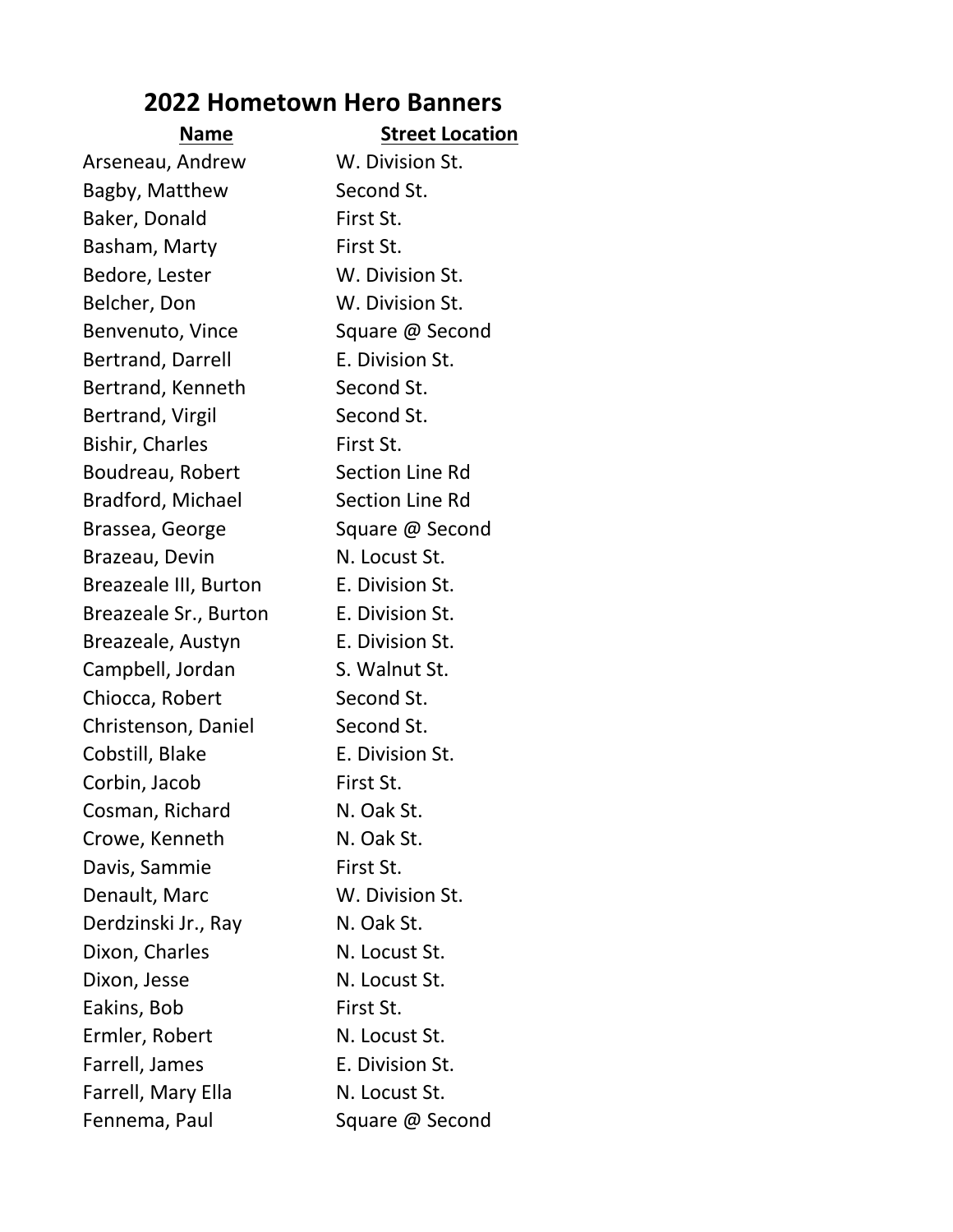Fennena, Eugene Square @ Second Fischer, James First St. Fisher-Gentry, Emily Second St. Fitak, Paul Square @ Second Francisco, Vince Marquette Place South Fredricks, John S. Locust St. Garrison, James N. Locust St. Gerber, Daniel Section Line Rd Gerber, Robert Section Line Rd Goad, Mitch E. Division St. Goncher, Wayne Second St. Gorman, Edward N. Walnut St. Granger, Donald W. Division St. Gribac, Bill Square @ Second Grimes, James N. Locust St. Grimes, William N. Locust St. Gullquist, Gary N. Locust St. Guthrie, Chuck S. Walnut St. Hall, Gary **E. Third St.** Hamann, Gordon Square @ Second Hamilton, Chuck N. Locust St. Harvick, Bryan W. Division St. Harvick, Dale W. Division St. Hase Jr., Herbert W. Division St. Hendrickson, W Tracy Section Line Rd Hollenbeck, Bill W. Division St. Hollenbeck, Jack W. Division St. Hornung, Robert S. Walnut St. Jennings, Bill S. Walnut St. Kawanna, Ron S. Locust St. Kehoe, Charles W. Division St. Keigher, Leo N. Walnut St. Keller, LaVern Section Line Rd Kennedy, John Marquette Place South Kennedy, Robert Marquette Place South Kennedy, Sean Marquette Place South Kerouac, R Paul E. Third St.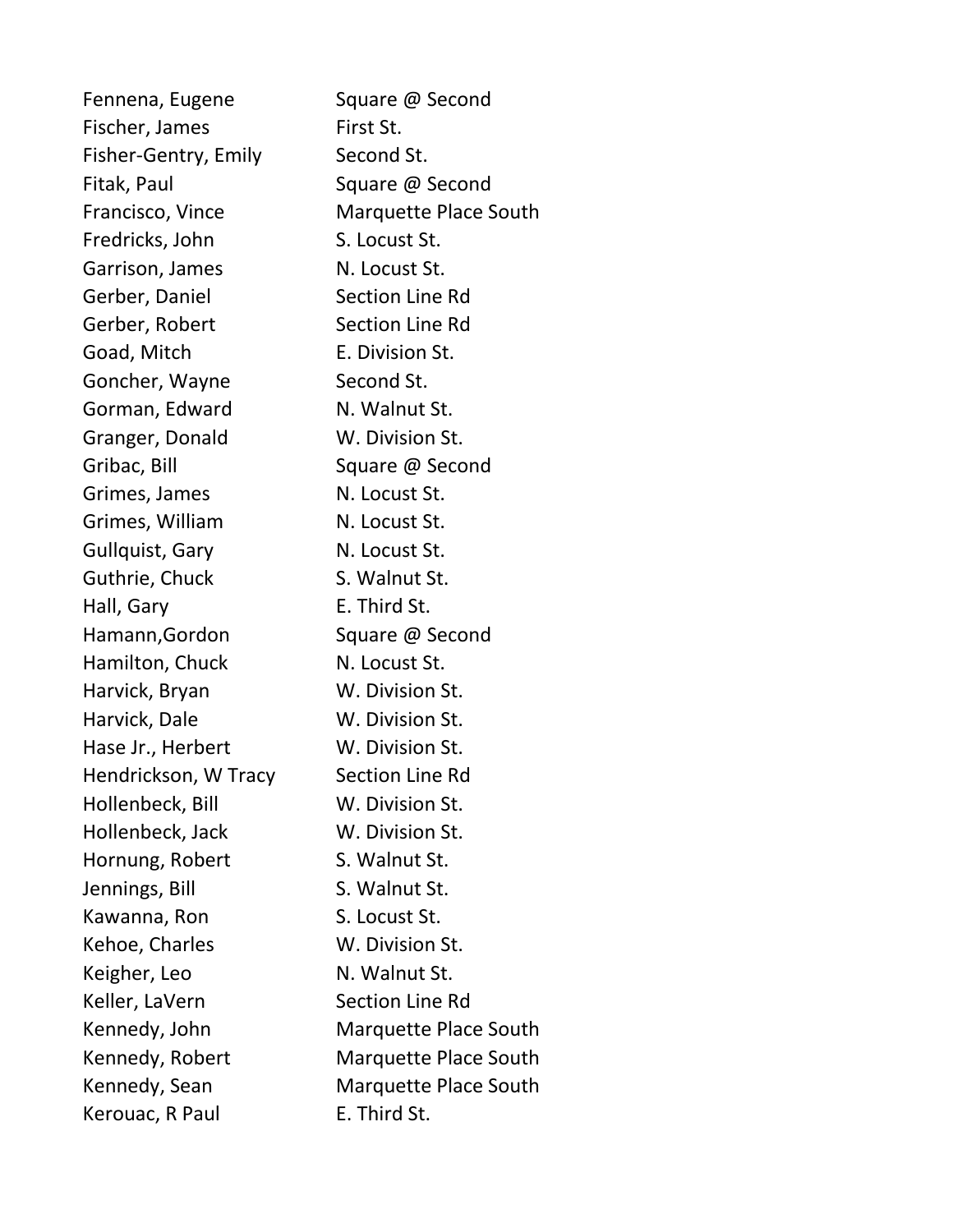| Kingston, James   | First St.              |
|-------------------|------------------------|
| Klipp, Guy        | First St.              |
| Klipp, Maynard    | First St.              |
| Kohl, Jack        | First St.              |
| Krumrie, Jason    | Square @ Second        |
| Krumrie, Josh     | Square @ Second        |
| Lake, James       | N. Walnut St.          |
| LaMore, Lonnie    | W. Division St.        |
| Leathers, Mona    | S. Locust St.          |
| LeMonnier, Donald | N. Oak St.             |
| Lesage, David     | S. Locust St.          |
| Lesage, E Bernard | S. Locust St.          |
| Lewis, Andrew     | Second St.             |
| Lindert, Russ     | W. Division St.        |
| Loewig, Kurt      | N. Oak St.             |
| Long, Brandon     | First St.              |
| Long, J Thomas    | W. Division St.        |
| Lynch, Matthew    | N. Locust St.          |
| Manker, J. Bert   | First St.              |
| Manker, Warren    | First St.              |
| Marcotte, Luke    | W. Division St.        |
| Marcotte, Matthew | W. Division St.        |
| Mark, Gene        | E. Third St.           |
| Martin, Charles   | First St.              |
| Martin, William   | First St.              |
| McClelland, David | W. Division St.        |
| McMahon, Larry    | First St.              |
| McQueen, Carl     | Second St.             |
| Mettlock, Bruce   | N. Walnut St.          |
| Mettlock, Lavern  | N. Walnut St.          |
| Milligan, William | Second St.             |
| Monk, Gerald      | W. Division St.        |
| Mussa, Carl       | N. Locust St.          |
| Nagel, Norman     | Square @ Second        |
| Nelson, John      | <b>Section Line Rd</b> |
| Nelson, Michael   | S. Locust St.          |
| Nixon, David      | W. Division St.        |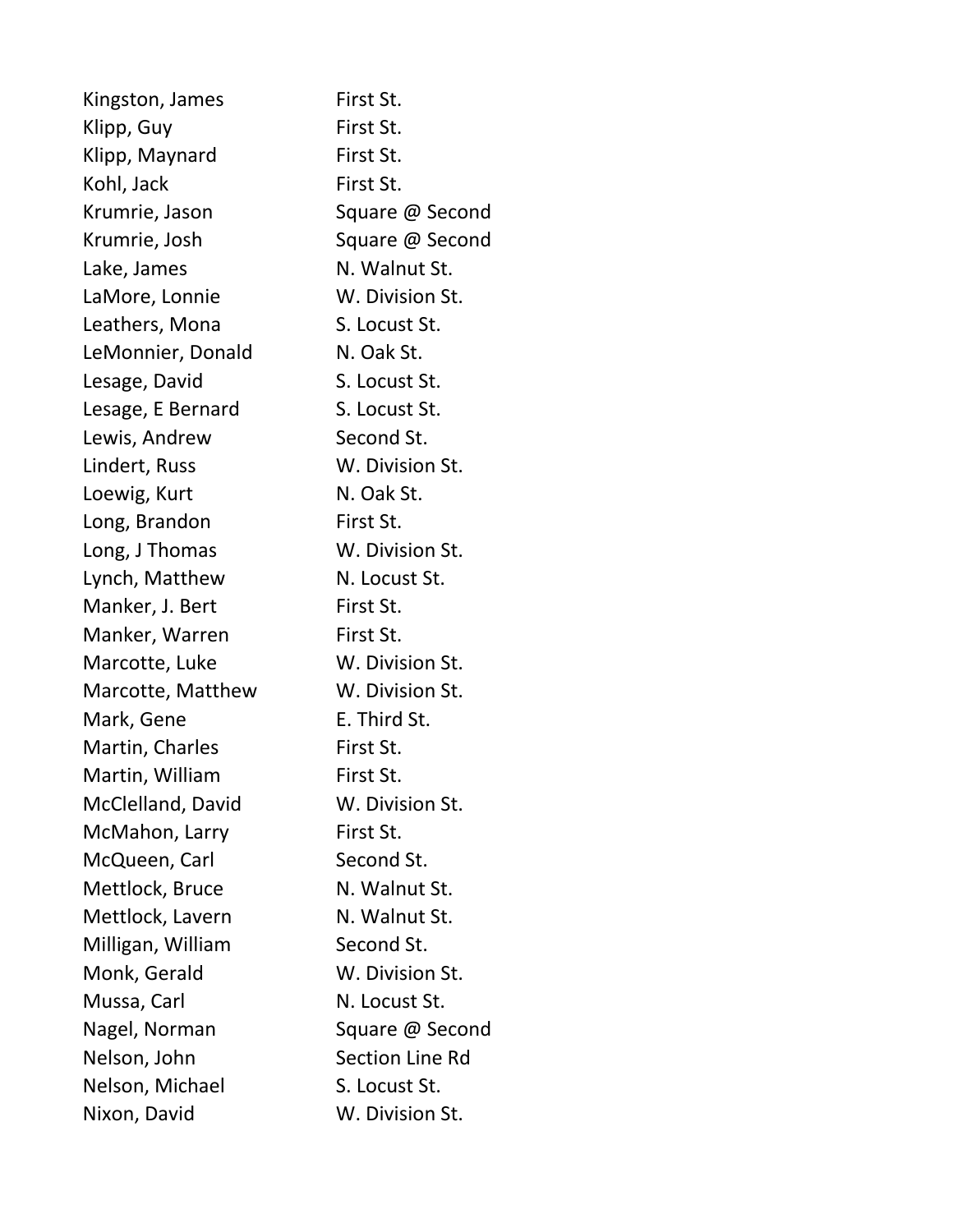Norz, Joseph N. Oak St. Novak, Clarence S. Locust St. O'Keefe. Matthew N. Locust St. Parker, Brent N. Walnut St. Peak, William N. Oak St. Peters, Jaiden W. Division St. Pizzato, Albert Square @ Second Pozdoll, Kyle Square @ Second Presto, Clayton W. Division St. Quigley, Michael N. Oak St. Reda, David N. Oak St. Reick, George W. Division St. Rewerts, Glenn Section Line Rd Richard, Anthony S. Locust St. Rock, Brandon Second St. Russert, Luther Square @ Second Ryan, Gerald N. Walnut St. Sanor, Elmer First St. Schafer, Daniel First St. Schwitizer, Leroy Second St. Senesac, Raymond N. Walnut St. Shreffler, Daniel First St. Shrontz, John W. Division St. Simmons, William First St. Skelly, Richard Second St. Smith, Francis N. Walnut St. Smith, Gerald N. Walnut St. Smith, John Jay N. Walnut St. Smith, Robert Square @ Second Snyder Sr., Charles N. Locust St. Snyder, Jakob N. Locust St. Sparger, Kenneth N. Locust St. St. John, Gordon Second St. Steffey, Marshall S. Locust St. Stevenson, Lester **E. Third St.** Sumner, William Section Line Rd Swick, William W. Division St.